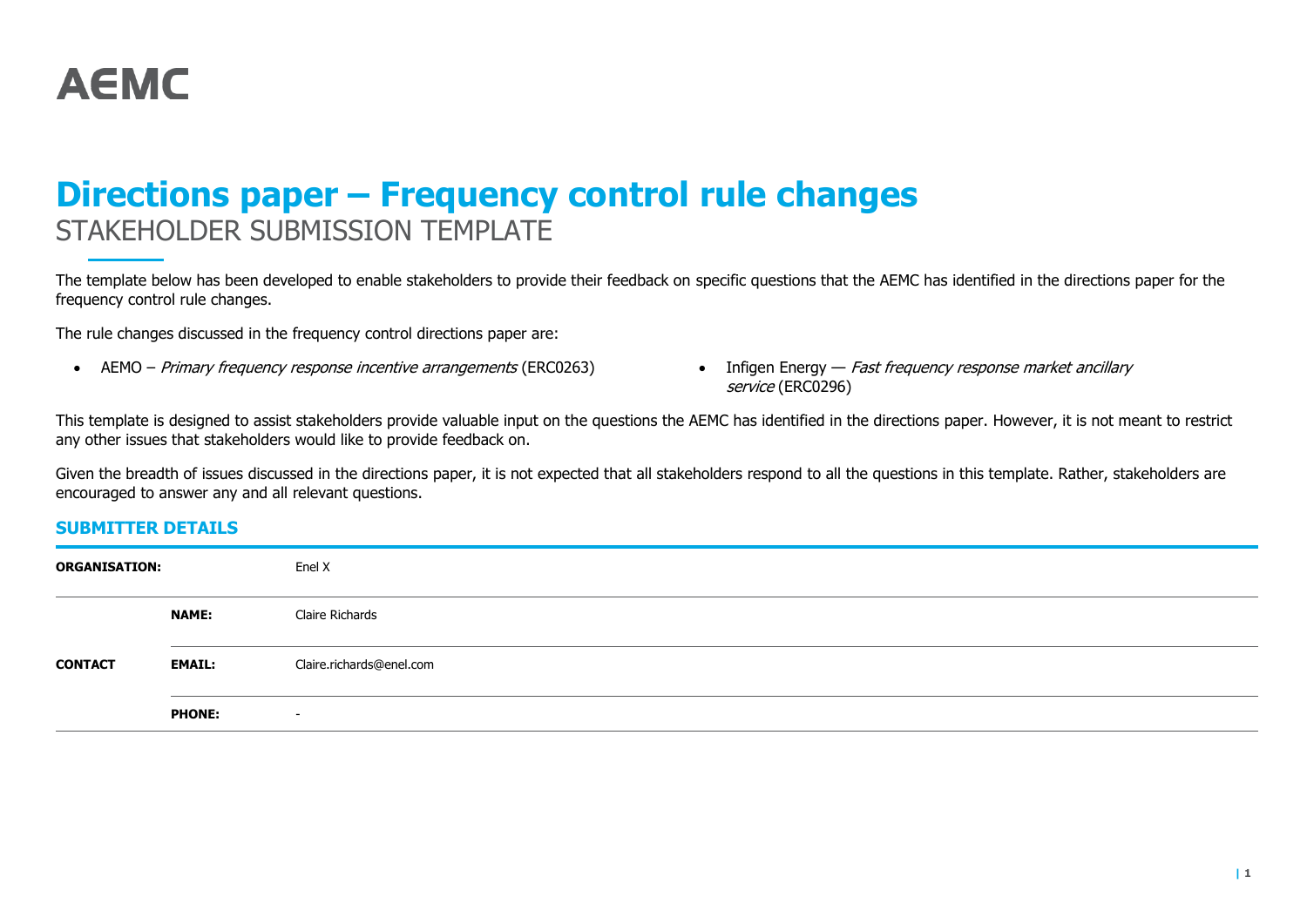## **CHAPTER 4** – FAST FREQUENCY RESPONSE MARKET ANCILLARY SERVICE

#### **Question 1: Section 4.5.3 – PROBLEM DEFINITION AND REFORM OBJECTIVE — FFR RULE CHANGE** What are stakeholders' views on the problem definition and reform objective for FRR as set out in section 4.5.3 of the directions paper? **Question 2: Section 4.7.1 – FFR PROCUREMENT** In relation to the discussion of potential procurement arrangements for FFR services in section 4.7.1 of the directions paper: • What are stakeholders' views on the pros and cons of establishing new FCAS market arrangements for FFR services versus revising the existing arrangements to incorporate FFR within the fast raise and fast lower services? • Do stakeholders agree that the existing arrangements for contingency FCAS provide an appropriate model for FFR market arrangements? • What are stakeholders' views on how each of the proposed procurement arrangements for FFR would interact with the arrangements for the existing contingency services? • Are there any aspects of the existing contingency FCAS arrangements that should be varied for procurement of FFR services? We support option 1: new market ancillary services to procure FFR FCAS, on the basis that: - it is a simpler approach than option 2 and thus is likely to be quicker to design and implement it utilises the existing contingency FCAS market framework, which is already well understood and applied by AEMO and market participants it better recognises that FFR is a discrete service with a discrete value and technical characteristics - defining a separate service, and valuing it explicitly, will support investment in the types of technologies that will be needed to provide the quantity of FFR the system needs - it is likely to support greater market transparency, which increases participants' ability to predict market outcomes and make efficient decisions about market entry it leaves the other contingency markets untouched, thus supporting regulatory and investment certainty for participants in those markets. We support the ability for participants in the new FFR market to also participate in all other contingency FCAS markets, as is currently the case. **Question 3: Section 4.7.2 – FFR PRICING ARRANGEMENTS**

#### In relation to the discussion of potential pricing arrangements for FFR services in section4.7.2 of the directions paper: • What are stakeholders' views on the prosand cons of maintaining the existingFCAS pricing arrangements for FFR services? While supportive of option 1, we have not yet formed a view on whether differential pricing within the proposed new FFR markets has benefits. Differential pricing based on performance multipliers would seem to give AEMO more flexibility to procure the speed of FFR it needs. However, it's not clear whether this would provide any increased market benefit or operational efficiency beyond the additional flexibility that option 1 would provide. Further, any benefits would need to be traded off against the potential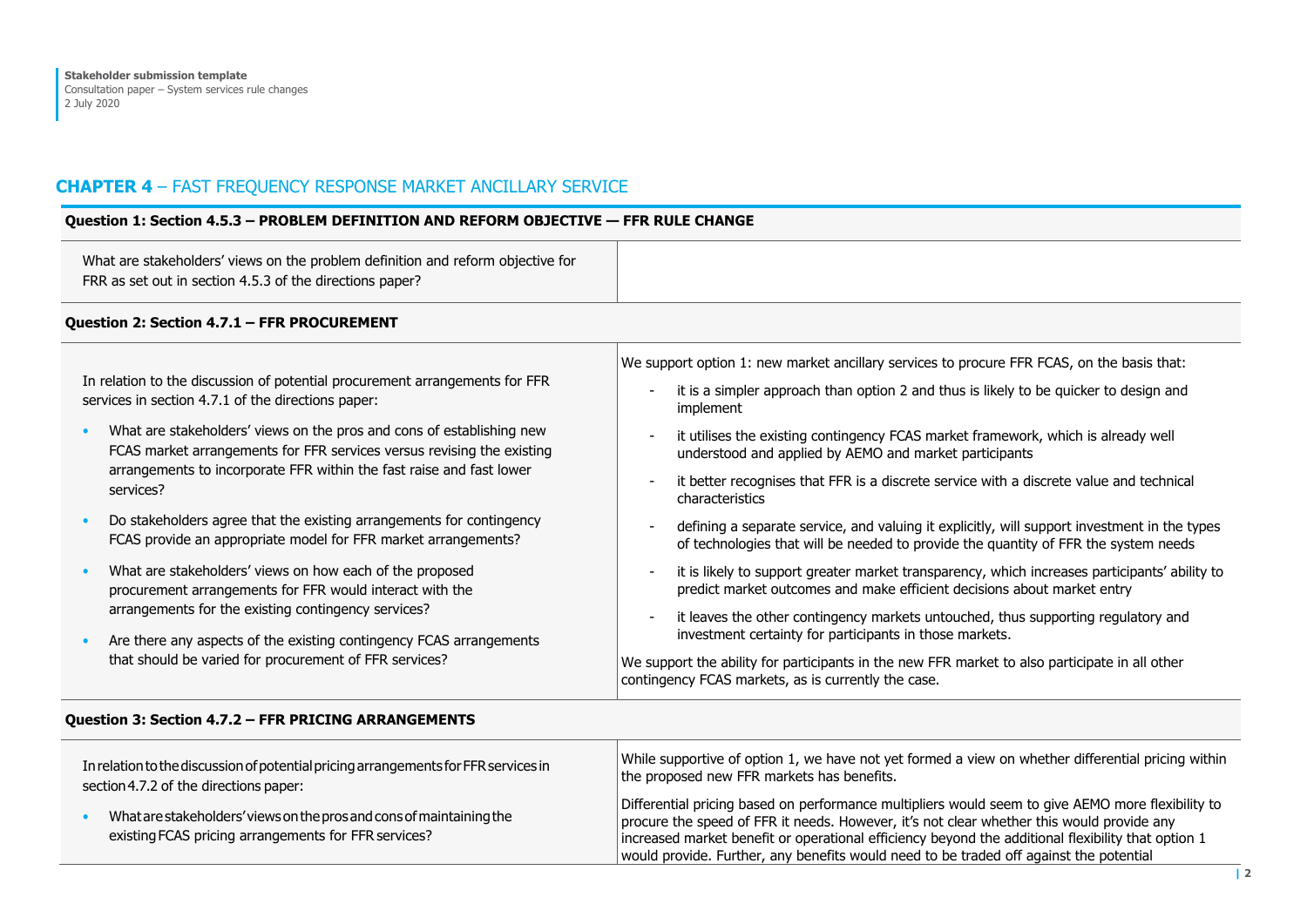| What are stakeholders' views on the potential pros and consof incorporating<br>performance-based multipliers into the pricing arrangements for FFR services? | administrative and operational complexity of such an arrangement, and the impact this complexity<br>has on participants' incentive to enter those markets.                                                                                                                                                                                                                                                                                                                      |
|--------------------------------------------------------------------------------------------------------------------------------------------------------------|---------------------------------------------------------------------------------------------------------------------------------------------------------------------------------------------------------------------------------------------------------------------------------------------------------------------------------------------------------------------------------------------------------------------------------------------------------------------------------|
| Do stakeholders have any other comments or suggestions in relation to the<br>pricing arrangements for FFR services?                                          | Static performance multipliers would serve to put a higher value on providers that can respond<br>faster. But, is this always what the system needs? To be truly efficient, the performance multipliers<br>would need to be dynamic so that the price paid for particular "speeds" of FFR reflects their value<br>to the system at the time. A dynamic approach could also consider other multipliers that reflect the<br>needs of the system, e.g. location or scarcity.       |
|                                                                                                                                                              | If the performance multipliers are intended to be static (i.e. a faster response is always better than<br>a slower response), then it may be simpler to design the new FCAS markets to make sure you get<br>that response when you need it, e.g. by making it a 1 second market, determining volumes based<br>on the system need, defining the specific performance characteristics you want in the MASS, and<br>allocating trigger set points to deliver the desired response. |

## **Question 4: Section 4.7.3 – FFR COST ALLOCATION**

| In relation to the discussion of arrangements for the allocation of costs associated<br>with FFR services set out in section 4.7.3 of the directions paper:         |                                                                                                                                                    |
|---------------------------------------------------------------------------------------------------------------------------------------------------------------------|----------------------------------------------------------------------------------------------------------------------------------------------------|
| What are stakeholders' views on the arrangements for the allocation of costs<br>for FFR services?                                                                   | We support the cost of FFR services being allocated in a similar way to the existing arrangements<br>for the allocation of contingency FCAS costs. |
| Would it be appropriate for the cost of FFR services to be allocated in a similar way<br>to the existing arrangements for the allocation of contingency FCAS costs? |                                                                                                                                                    |

## **Question 5: Section 4.8 – ISSUES FOR CONSIDERATION - FFR**

| Are stakeholders aware of any additional issues that the Commission should take into<br>account in developing market ancillary service arrangements for FFR? | Infigen has proposed a response time of <2 seconds. Enel X supports a response time of 1 second<br>or even 0.5 seconds. The faster the response, the more quickly any sudden changes in frequency<br>can be arrested. This will become increasingly important as the level of inertia in the system<br>reduces.<br>Beyond that, we support the service specification being technology neutral to maximise the number<br>of participants and then, as is currently the case, letting the market decide which facilities are<br>enabled. |
|--------------------------------------------------------------------------------------------------------------------------------------------------------------|----------------------------------------------------------------------------------------------------------------------------------------------------------------------------------------------------------------------------------------------------------------------------------------------------------------------------------------------------------------------------------------------------------------------------------------------------------------------------------------------------------------------------------------|
|--------------------------------------------------------------------------------------------------------------------------------------------------------------|----------------------------------------------------------------------------------------------------------------------------------------------------------------------------------------------------------------------------------------------------------------------------------------------------------------------------------------------------------------------------------------------------------------------------------------------------------------------------------------------------------------------------------------|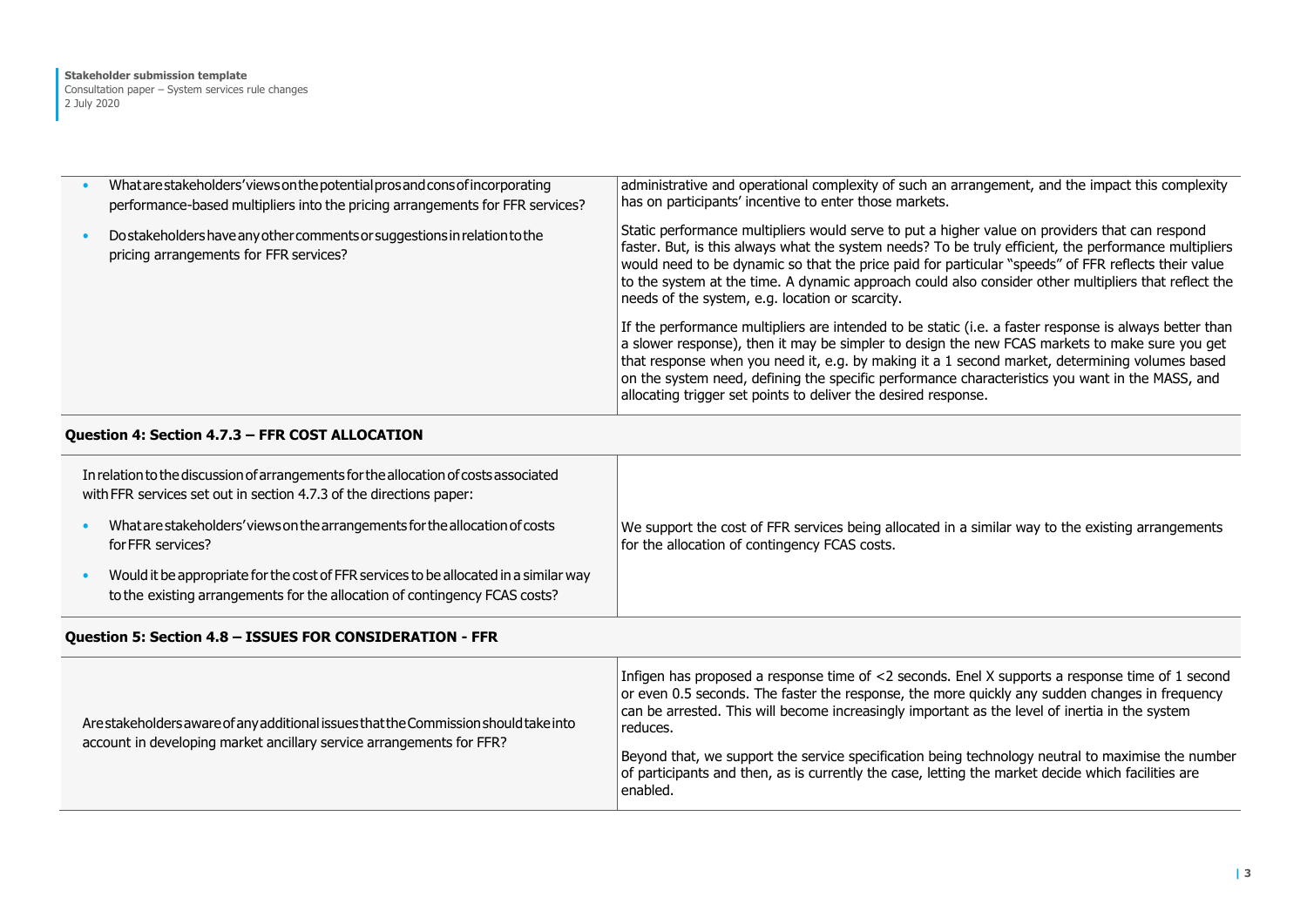|                                                                                                                                                                                                                                                                                                                                                                                                                                                                                                                                                                                                                                     | We note that AEMO is due to provide advice on FFR arrangements through its FFR implementation<br>options report, and encourage the AEMC to make this report public as soon as it is available, rather<br>than waiting to publish it alongside the draft determination.                                                                                                                                                                                                                                                                                                                                                                                                                                                                                                                                                                                                                                                                                 |
|-------------------------------------------------------------------------------------------------------------------------------------------------------------------------------------------------------------------------------------------------------------------------------------------------------------------------------------------------------------------------------------------------------------------------------------------------------------------------------------------------------------------------------------------------------------------------------------------------------------------------------------|--------------------------------------------------------------------------------------------------------------------------------------------------------------------------------------------------------------------------------------------------------------------------------------------------------------------------------------------------------------------------------------------------------------------------------------------------------------------------------------------------------------------------------------------------------------------------------------------------------------------------------------------------------------------------------------------------------------------------------------------------------------------------------------------------------------------------------------------------------------------------------------------------------------------------------------------------------|
| Question 6: Section 4.8.1 - VALUATION OF INERTIAL RESPONSE                                                                                                                                                                                                                                                                                                                                                                                                                                                                                                                                                                          |                                                                                                                                                                                                                                                                                                                                                                                                                                                                                                                                                                                                                                                                                                                                                                                                                                                                                                                                                        |
| In relation to the potential arrangements for the valuation of inertial response<br>described in section 4.8.1 of the directions paper:<br>What are stakeholders' views on the valuation of inertial response as<br>part of the contingency services, including the proposed new FFR<br>contingency services?<br>Whatarestakeholders'viewsonthecurrentgovernancearrangementsfor<br>contingency services; where the detailed service specification is determined<br>by AEMO and documented in the MASS? (Is it appropriate for the NER to<br>provide further quidance on how inertial response should be considered in<br>the MASS?) | We agree that inertial response is not currently appropriately valued. Introducing a market for<br>inertia, or otherwise valuing its response through the contingency services, would provide a price<br>signal to encourage investment in and the ongoing provision of this service.<br>However, unlike introducing a market for FFR, which could readily fit within the existing framework,<br>defining and developing a way to value inertia will be a complex task. For this reason, we support<br>an FFR market being introduced first and the valuation of inertia considered in that context.<br>Any approach to valuing inertia must be technology neutral. Some proposals appear to focus on<br>the provision of these services by synchronous generators. However, any new approach should<br>provide signals for - and not pose a barrier to - the development of new technology in this space,<br>including synthetic and virtual inertia. |

## **Question 7: Section 4.8.2 – PRICE RESPONSIVE DEMAND FOR CONTINGENCY SERVICES**

| In relation to the discussion of arrangements for incorporating price responsiveness<br>into the procurement of contingency services in the NEM set out in section 4.8.2:     | There is some merit in the concept of a demand curve approach to procurement of FCAS to<br>increase system resilience.                                                                                                                                                                                                                                                                                    |
|-------------------------------------------------------------------------------------------------------------------------------------------------------------------------------|-----------------------------------------------------------------------------------------------------------------------------------------------------------------------------------------------------------------------------------------------------------------------------------------------------------------------------------------------------------------------------------------------------------|
| What are stakeholders' views on the potential pros and cons<br>associated with the implementation of a "demand curve"<br>approach to procurement of FCAS?                     | However, it would not be easy to design or apply. The trade-off between costs and benefits, and<br>thus the slope of the demand curve, needs to be considered in detail. It will also be important to<br>consider the interaction between the demand curve and the frequency set points for the extra<br>reserve. The more FCAS you procure, the more resources are available to respond to a contingency |
| What are stakeholders' views on the priority of such a change to the market<br>frameworks?                                                                                    | event. It would make sense to change the distribution of frequency set points depending on how<br>far down the demand curve you're procuring, to make sure that the response delivered is<br>commensurate to the size of the contingency.                                                                                                                                                                 |
| If such an approach was to be implemented, what are stakeholders' views on<br>the appropriate governance arrangements, including the potential oversight<br>role for the AER? | We support further analysis here to determine whether a demand curve approach would provide<br>additional benefits.                                                                                                                                                                                                                                                                                       |

## **Question 8: Section 4.8.3 – INTERACTION BETWEEN MANDATORY PFR & FFR ARRANGEMENTS**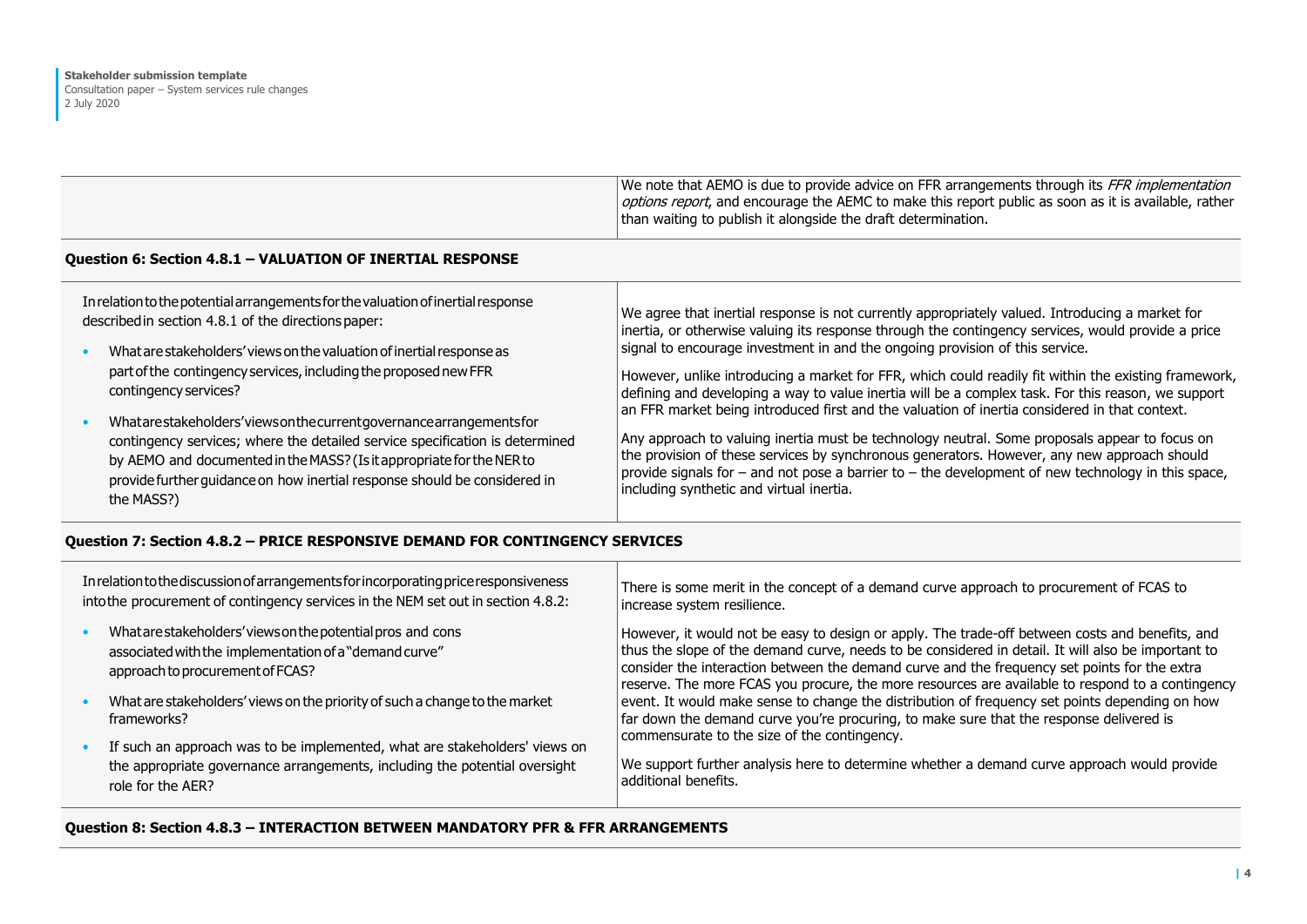Whatarestakeholders'views inrelationtothepotentialinteractionsbetween newFFR arrangements and the Mandatory PFRarrangement?

## **Question 9: Section 4.8.4 – IMPLEMENTATION AND STAGING FOR FFR**

| In relation to the discussion of the implementation arrangements for FFR services as<br>set out in section 4.8.4:                                                | As noted above, the creation of two new very fast contingency services (as per option 1) should be                                                                                                                                                                                             |
|------------------------------------------------------------------------------------------------------------------------------------------------------------------|------------------------------------------------------------------------------------------------------------------------------------------------------------------------------------------------------------------------------------------------------------------------------------------------|
| What are stakeholders' views in relation to the process for the<br>implementation of FFR arrangements in the NEM?                                                | relatively straightforward to implement. We suggest the AEMC and AEMO work towards an<br>implementation timeframe of late 2021 / early 2022.                                                                                                                                                   |
| What are stakeholders' views on the potential need for interim or<br>transitional arrangements as part of the transition to spot market<br>arrangements for FFR? | We do not see a need for transitional arrangements here. As under the current arrangements,<br>AEMO will have the ability to assess and validate the performance of FFR providers in accordance<br>with the MASS and the FCAS verification tool, before they are approved to enter the market. |

## **CHAPTER 5** – PRIMARY FREQUENCY RESPONSE INCENTIVE ARRANGEMENTS

#### **Question 10: Section 5.1.3 – THE ROLE OF MANDATORY PFR**

| In relation to the discussion of the role for a mandatory obligation as part of the<br>enduring PFR arrangements in the NEM, set out in section 5.1.3:                                                    | We remain concerned that a continued requirement for mandatory PFR risks relying on baseload<br>generators for the provision of frequency services, while reducing incentives for alternative technologies<br>to participate in the FCAS markets.                                                                                                                                                                 |
|-----------------------------------------------------------------------------------------------------------------------------------------------------------------------------------------------------------|-------------------------------------------------------------------------------------------------------------------------------------------------------------------------------------------------------------------------------------------------------------------------------------------------------------------------------------------------------------------------------------------------------------------|
| Do stakeholders agree that a mandatory PFR arrangement provides a valuable<br>safety net to help protect the power system from significant non-credible<br>contingency events?                            | If not removed altogether, a loosening of the mandatory PFR obligations would be preferable to<br>maintaining the status quo. However, two questions remain unanswered: how much mandatory PFR is<br>necessary, and from whom? We maintain a preference for a market-based approach that appropriately<br>values and compensates the providers of PFR, and incentivises participation by alternative providers as |
| Do stakeholders agree that the narrow, moderate and wide settings for a<br>mandatory PFR responseband adequately represent the broad policy options for<br>the frequency response band for Mandatory PFR? | the generation mix changes.<br>We also see merit in the enduring arrangement keeping a distinction between the two types of primary<br>frequency control: during normal operation (PFR) and in response to contingency events (existing FCAS),<br>as they are two different services.                                                                                                                             |

## **Question 11: Section 5.4 – PROBLEM DEFINITION AND REFORM OBJECTIVE — PFR INCENTIVE ARRANGEMENTS RULE CHANGE**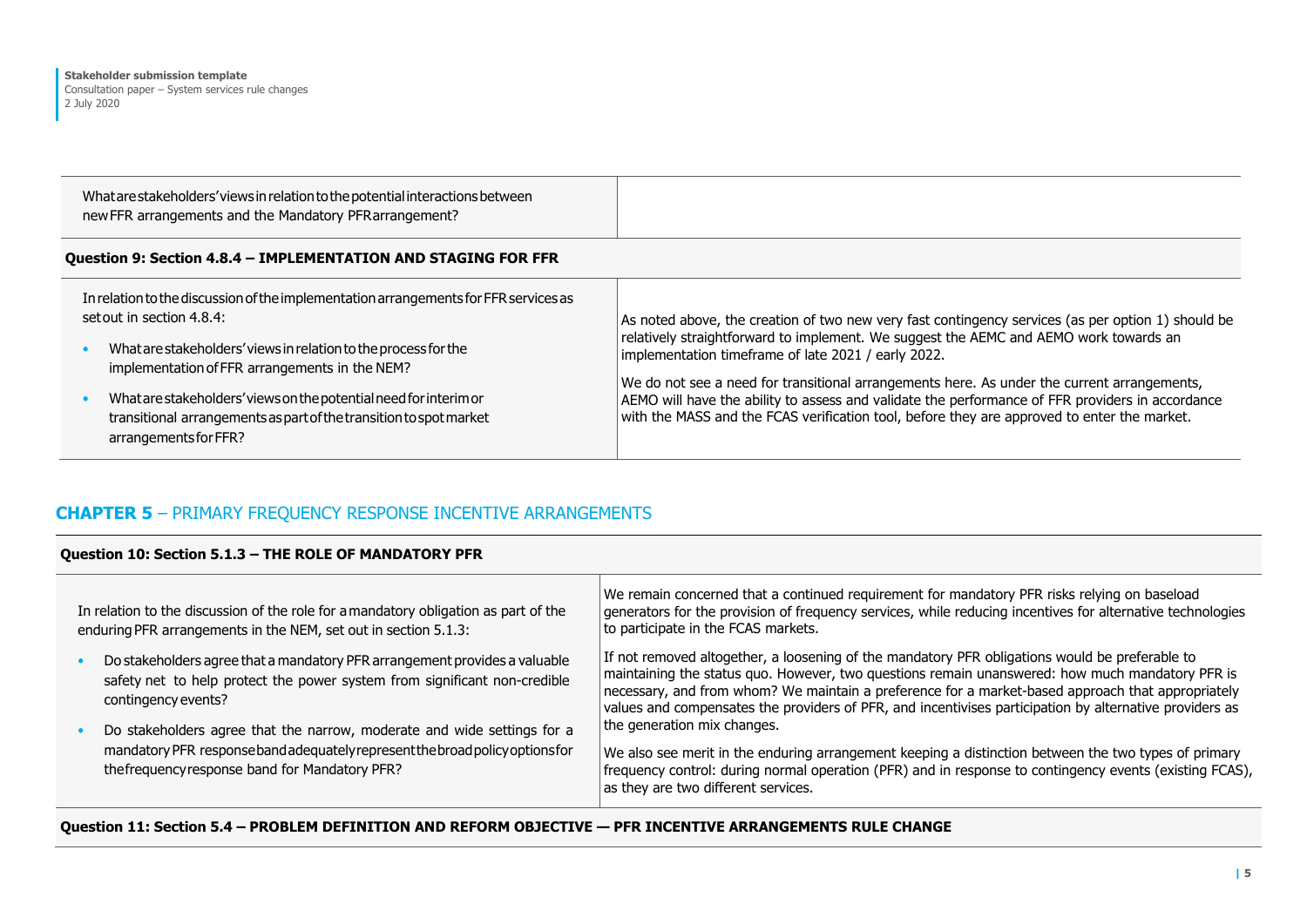| What are stakeholders' views on the problem definition and reform objectives for |  |
|----------------------------------------------------------------------------------|--|
| enduring PFR arrangements set out in section 5.4?                                |  |

## **Question 12: Section 5.4.1 – ECONOMIC ANALYSIS OF MANDATORY PFR**

| In relation to the discussion of the costs and benefits of Mandatory PFR<br>arrangements set out in section 5.4.1:                                                                                                                                              |
|-----------------------------------------------------------------------------------------------------------------------------------------------------------------------------------------------------------------------------------------------------------------|
| What are stakeholders' views of the indicative curves for costs and benefits of<br>Mandatory PFR with respect to the frequency response band settings, set out<br>in figure 5.4?                                                                                |
| Do stakeholders agree that the frequency response band setting is a key variable<br>for the determination of enduring PFR arrangements that meet the power<br>system needs and are economically efficient over the long term?                                   |
| What are stakeholders' views on the effectiveness of the exemption framework<br>underthe Mandatory PFR arrangement?                                                                                                                                             |
| What are stakeholders' views on the role that the allowance for variable<br>droop settings plays in relation to the cost impacts of Mandatory PFR?                                                                                                              |
| Based on the initial roll out of the Mandatory PFR arrangement to<br>generators over 200MW, what are stakeholders' views on how the cost<br>impacts of Mandatory PFR are impacted by the proportion of the fleet that<br>is responsive to frequency variations? |
| What other considerations are there in relation to developing effective<br>and efficient arrangements for PFR in the NEM?                                                                                                                                       |

#### **Question 13: Section 5. 5 – ADVICE FOR ENDURING PFR ARRANGEMENTS**

Whatarestakeholders'viewsoftheCommission'sproposedapproachtoobtaining adviceto inform its determination of enduring arrangements for PFR in the NEM?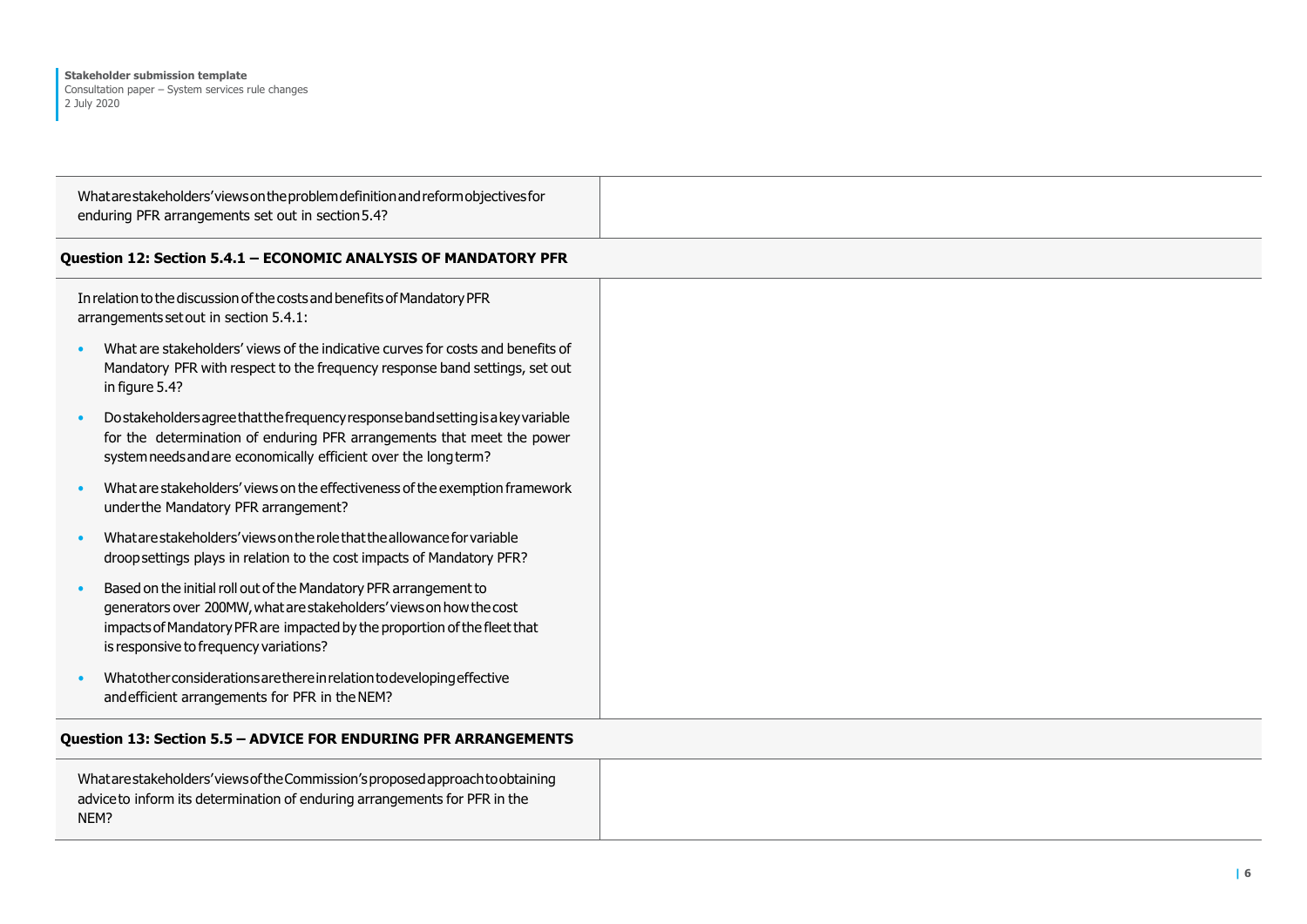## **Question 14: Section 5.6.1 – PROCUREMENT ARRANGEMENTS FOR NARROW BAND PFR SERVICES**

| In relation to the discussion of potential procurement arrangements for narrow<br>band PFR services in section 5.6.1: |                              |
|-----------------------------------------------------------------------------------------------------------------------|------------------------------|
| What are stakeholders' views on three options identified for further<br>consideration?                                |                              |
| Existing market ancillary service arrangements<br>a.                                                                  | See response to question 10. |
| New market ancillary service arrangements<br>b.                                                                       |                              |
| New incentive-based arrangements for voluntary provision<br>c.                                                        |                              |
| Are there any other options that would be preferable?                                                                 |                              |

#### **Question 15: Section 5.6.2 – PROCUREMENT ARRANGEMENTS FOR NARROW BAND PFR SERVICES**

What are stakeholders' views onthe arrangements forthe pricingofPFRas describedin section 5.6.2?

## **Question 16: Section 5.6.3 – ALLOCATION OF COSTS FOR NARROW BAND PFR**

| What are stakeholder's views on the allocation of costs for narrow band PFR<br>services as described in section 5.6.3? |
|------------------------------------------------------------------------------------------------------------------------|
| Do stakeholders agree that the any additional costs for narrow band PFR be allocated                                   |
| through the existing causer pays procedure for the allocation of regulation costs (or                                  |
| a revised version as described in section 5.9?                                                                         |

#### **Question 17: Section 5.7 – PATHWAYS FOR ENDURING PFR ARRANGEMENTS**

| In relation to the pathways for enduring PFR arrangements set out in section 5.7:                                                               |
|-------------------------------------------------------------------------------------------------------------------------------------------------|
| What are stakeholders' views on the enduring PFR pathways?                                                                                      |
| Do stakeholders agree with the Commission's preliminary preference for<br>pathway two? (the widening of the PFCB and the introduction of market |